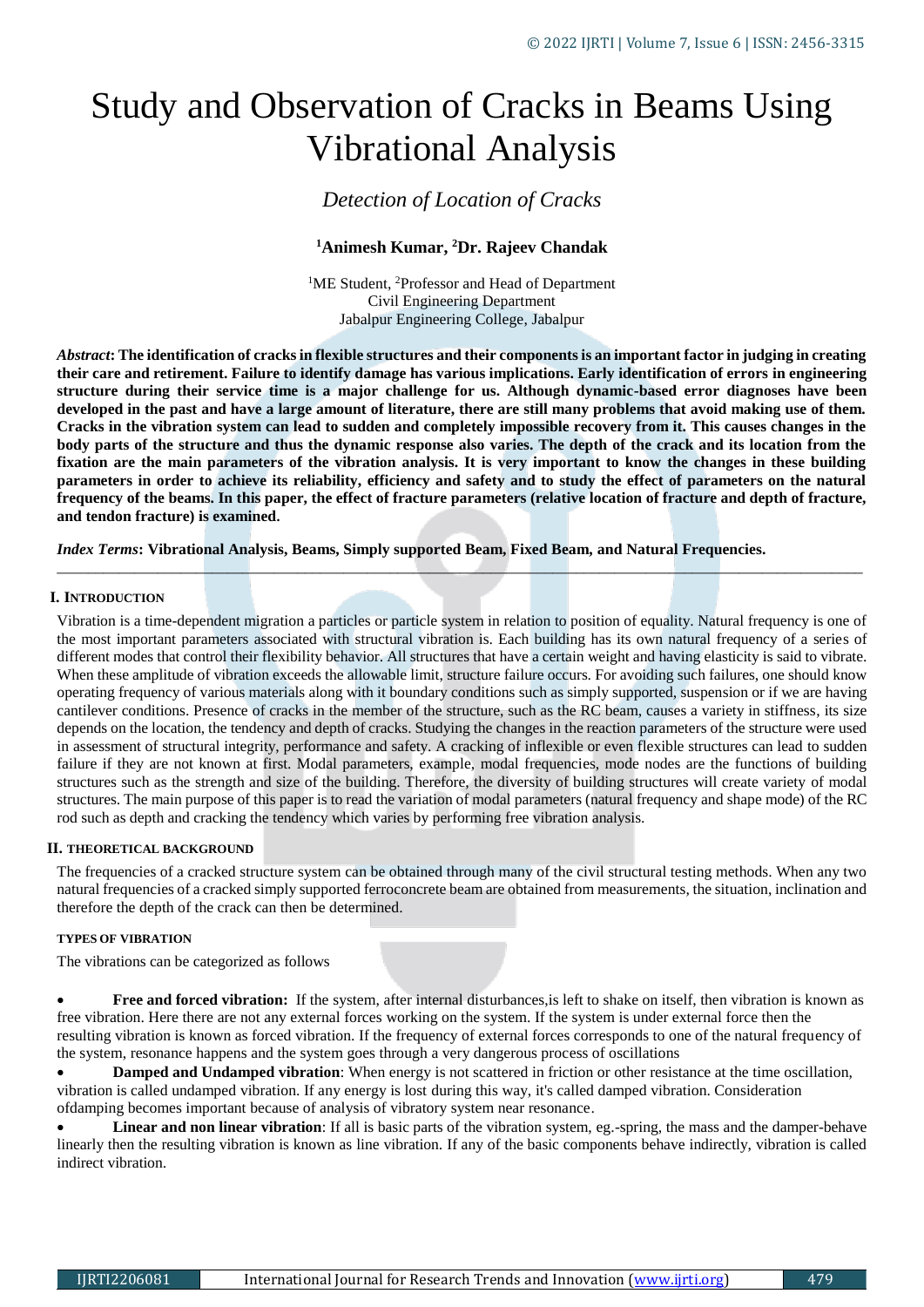# *Cracks*

Fragmentation of a building member introduces space fluctuations that may affect the vibration response of structure. This property can be used for discovery of the presence of a splits together in its place, inclination and the thickness of the structure member. Presence of cracks of a building member changes location compliance that may affect the vibration response under external loads.

Based on geometry, cracks are classified as follows:

(1) Cross-sectional cracks: These are cracks perpendicular to the beam axis. They are too common and very disastrous as they lower the cross part as by weakening the beam. They Present a local flexibility in beam intensity due to concentration of the strain energy on the immediate area or crack tip.

(2) Length cracks: These are parallel cracks to the axis of the beam. They are rare but very striking danger if the tensile load is applied at the ninety degree to the point of cracking i.e. perpendicular to the axis of the beam.

(3) Open cracks: Cracks remain open. They are best called "notches". Open cracks are easy to make in the laboratory area too And many experimental tasks focus on this type of cracking.

(4) Breathing cracks: These cracks opens where the affected part of the material is acted by pulling forces ie tensile stress and closes when the pressure is reversed. The segment is strongly influenced under pressure situation. Crack breathing causes nonlinearity in the vibrating behavior of beam. Cracks for "transverse breath" are straight forward visual correlation and multidisciplinary research efforts are focused on this.

(5) Slant cracks: These are angular cracks to the axis of the beam.

(6) Surface: These are open cracks on the face. These are usually found by dye-entry or visual inspection.

(7) Underground cracks: Constructed cracks inside the surface and not over the surface is called underground cracks. Special strategies such as ultrasonic, magnetic particle etc. is required in order to see.

# **III. LITERATURE REVIEW**

Before proceeding on the study, it is often useful to restudy the works carried out by others previously. A number of journals and papers which comprises with the vibrational analysis and fault detections in beams have been referred to and are expressed below briefly.

#### *Previous works on it*

O. S. Salavu (1997), discussed the utilization of natural frequency as a diagnostic parameter in structural assessment procedures using vibration monitoring. The relationships between frequency changes and structural damage are discussed here. Various methods proposed for detection of damage using natural frequencies are reviewed. Factors which lesser the successful application of vibration monitoring to wreck detection and structural assessment also are being discussed.

Keichi inoue , Masaro kikoochi , Maeaaiki uedaa , and Taakeakii koshiikava (2004), analysed the vibration problem of Ferro concrete beam members including bond-slip of the reinforcements. During this paper, virtual work was used to derive equations which supported the finite element method. For the free vibration analysis the effect of bond-slip on the characteristics of the vibration relys on the varied bond moduli assumed, whereas, for sinusoidal dynamic study, the effect of bond-slip on the response relys on the different bond moduli assumed, also as, the bond-slip damping and period of the input.

N. Puvarodom and K. Charroenponng (2004), presented a study on dynamic testing and numerical studys of a 6-storey Reinforced Concrete building to develop more understanding and add surplus informative data for the problem in this area. The effect of masonry walls, base flexibility on natural frequencies, damping ratios along mode shapes were studied through ambient vibration measurements in conjunction with numerical modelling. The rise in natural frequencies of the building with the quantity of partition masonry wall are analysed.

Tayphun Dede, Yousuf Aywaz and Yaprakk I O ¨ zdemir (2010), done the materially non-linear free vibration study of a beam by using the FEM. Here, two approaches are used. In the1st approach, the material matrices of concretes and reinforcements are constructed separately, then superimposed to get the element stiffness matrix. In the other approach, the reinforcement is uniformly distributed throughout the beam. Thus, the beam is modelled as single composite element with increase in the modulus of elasticity of concrete considering the reinforcement ratio. It Is thenafter concluded that the approaches and the model which are considered in this study can be used in the materially nonlinear free vibrational study of ferro concrete beams and the effects of the change in the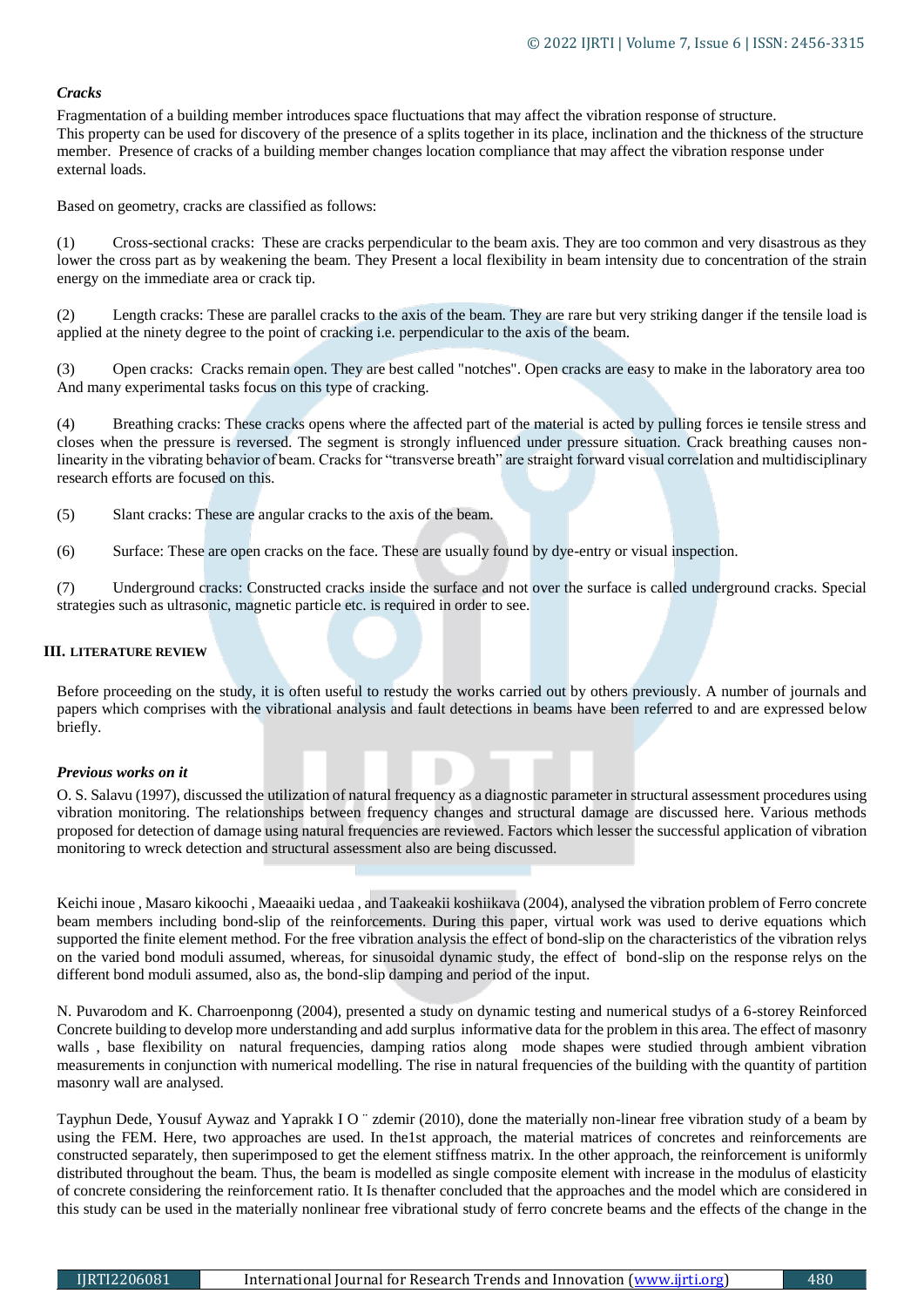stiffness matrix from initial to yield on the non linear frequency parameters of the beam are always larger than those of the differece from yield to failure

Gavali A I and Sanjay C. Kumavat (2011), have made vibrational study of beam. It was found that the frequencies of vibration of cracked beams reduced with rise in crack depth for the crack at any particular location due to reduction of stiffness. The result of crack is more pronounced near the fixed end than that at the far free end. The first natural frequency of free vibration reduces with rise in the number of cracks. The natural frequency reduces with rise in relative crack depth.

V. Shrinivas,C. Antony Jayasehar , K. Ramnujaneyulu , Saptarishi Sasmal (2012), did an experimental investigation on result of damage on vibration characteristics of a ferro concrete beam. The Forced vibration testing of a ferro concrete beam has abeen administered using an electrodynamic shaker under sweep sine and distinct loadings to spot the changes in vibrational properties under different damaged conditions. Along side the dynamic characteristics, the static behaviour of the beam during applying of the load is also obtained to compute the damage state. Two different cases ,i.e, during formation of crack and after yielding of main reinforcement of the beam are examined..The dynamic properties (frequencies and mode shapes) was computed from the FRF matrices supporting the responses measured through accelerometers. It is found that the damage results in the changes in flexural rigidity of the beam which is clearly observed by the changet in natural frequency at different stages of damage.

Prathmesh M. Jagdale, Dr. M. A. Chakrawarty (2013), gave a model for free of charge vibrational analysis of a beam with an open edge crack. Fluctuations of natural frequencies due to crack at different locations and with varying crack depths have been examined. When the crack positions are fixed, the natural frequencies of a cracked beams are inversely proportional to the crack depth. It has been seen that the change in frequencies is not only a function of the crack depth, and location of crack, but also of the mode number.

Sayidi abdul karim, Haemouine abdul majid and Abdulatif megnounif (2014), examined the effect of crack depth and area of presence on modal properties of the beam. Whenever the location of the crack increased from the clamped end of the beam, natural frequencies of the beam and the amplitude of higher frequency vibration also rised, but the amplitude of lesser frequency vibration reduced. It was seen that as the depth of the crack reduces, the amplitude of vibration also rised at higher frequencies while the natural frequencies reduced as expected.

AliAhmed (2014),had done the modelling of a ferro concrete beam provided to sudden vibration. In this study, 30 analysis had been executed changing many properties, like damping, stress stiffness recovery, damage property-strain, displacement relations and friction coefficients,to decide the simplest performing FE model.

Malay Kilala, Professor Samar Ch. Mandal, Professor Susenjeett Sarkar in 2014 ,has worked on the theoretical study of transverse vibration of a fixed beam & examines the mode shape frequency .In this paper, a model for free vibrational analysis of a beam with an open edge crack is presented. Fluctuations in natural frequencies due to crack at various locations and depth and with varying crack depths are examined. Natural frequency fluctuates surprisingly when crack is on the point where amplitude of vibration is in maximum. It is also seen that natural frequency of the cracked beam reduces with increment of crack distance and crack depth due to reduction in stiffness. Therefore it appears that the change in frequencies isn't just a function of crack depth and crack location but is also of the mode number.

Neha S. Badiger (2014), administered the four point bending analysis using ferro concrete beam. The results of the beam with respect to density of mesh , use of the steel cushions for supporting and loading points, effect of the shear reinforcement on flexure behaviour, impact of the tension or compression reinforcement on according response of the beam are studied. It is seen that by fluctuating the tension in steel, the initial cracking behavior of beam is unaffected. But it has more impactful within the post cracking stage of the beam. The ultimate capacity of the beam might be varied by changing the steel percentage. By removal of steel plate at support and loading point, the stress concentration takes place. The beam which is without having steel plate show more number of cracks than beam with steel plate. For more precise analysis, steel cushion has to be included in the modelling.

Mr. Gade Ganesh G, Professor Mhaski M. S (2015), completed the vibrational analysis of a cantilevered cracked beam using various technique. It was observed that the changes in natural frequencies are an important parameter that determines crack size and crack location respectively.

Preethi Dharanya.Y, Dr. Shrinivasa.V, Dr. Anand.N (2015), made an investigation for the possibility of using non-linear vibrational property to find damage in ferrro concrete beams under simply supported & free conditions. Modelling of ferro concrete beam was conducted using Ansys12.1 software and simulations results were produced for linear, nonlinear, model analysis and transient dynamic analysis.The dynamic properties (frequencies and mode shapes) have been computed from the FRF matrices and supported the responses calculated through accelerometers. It had been seen that the damage makes the changes in flexural rigidity of the beam ,clearly observed by the change in natural frequency at different levels of cracks in beams . From testing of vibration, it is seen that there is a fall in frequency of 10–15% in the first 3 modes from normal to cracking and failure point scenario of the beam. It was also seen that there's clear change in natural frequencies with the rise in damage level.

Arjun Menon & Glory Joseph (2015), examined the dynamics of transverse non propagating open cracks in composite beams. After using the models of the cantilevered cracked composite beam, the effect of depth of a crack or fault in a cracked composite beam on